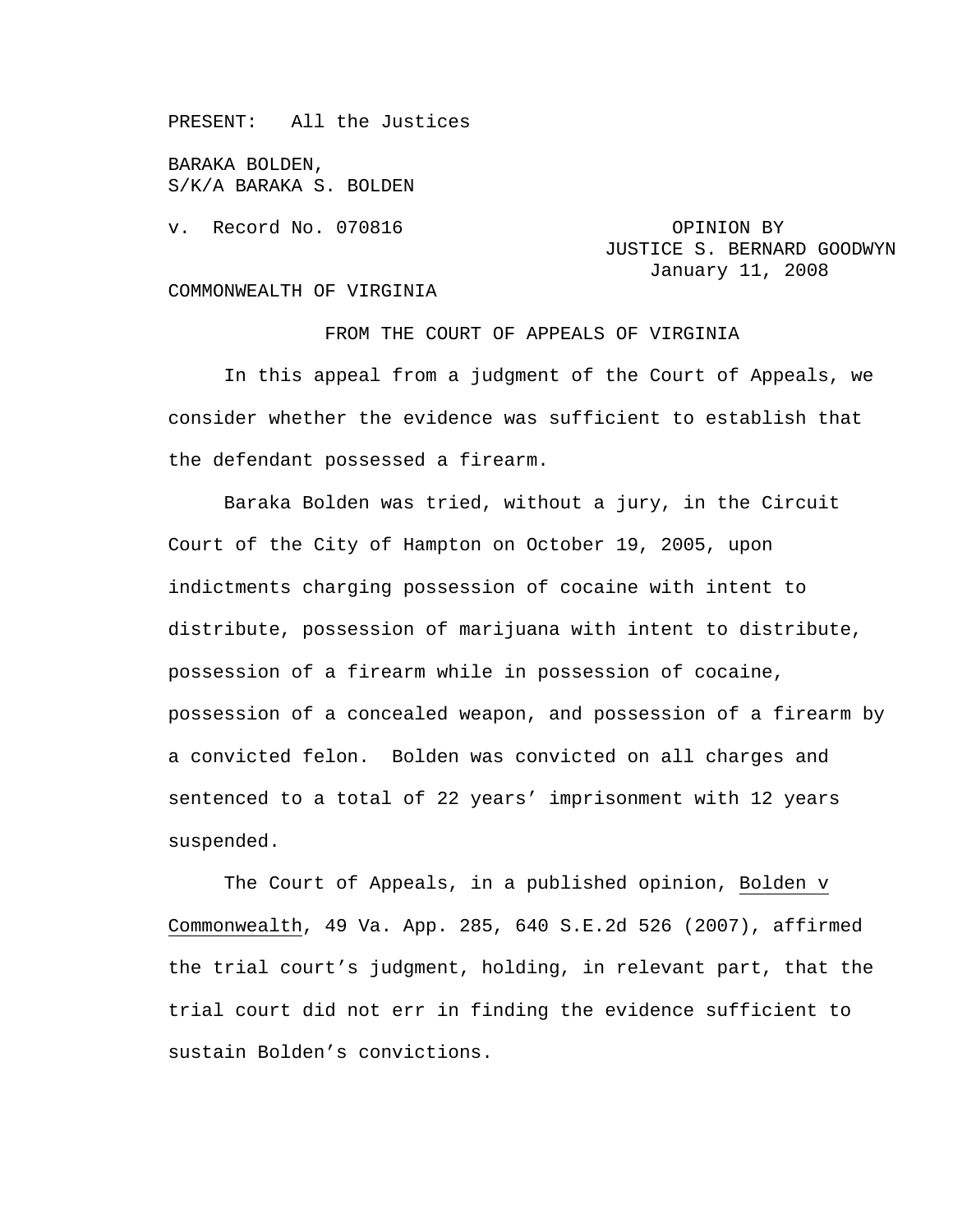This Court granted Bolden an appeal limited to the issues of: whether sufficient evidence existed to find that Bolden possessed a firearm or weapon; and whether the Court of Appeals erred when, in determining the sufficiency of the evidence, the Court considered evidence admitted at trial and contained in the record, even though that evidence was never argued to, nor commented upon by, the trial court.

 On February 10, 2005, Officer Eric R. Bjune encountered a vehicle not parked within the parallel lines in a hotel parking lot. A man later identified as Bolden was sitting in the driver's seat and a woman was sitting in the front passenger seat. As Bjune approached the vehicle, both occupants exited the vehicle. Bolden closed the vehicle door and walked toward Bjune. When Bolden was within several feet of the officer, Bolden dropped some brown rolling paper and a "blue Ziploc bag" that appeared to contain cocaine. Bjune immediately placed Bolden into custody and searched him, finding several bags of marijuana hidden in Bolden's groin area and \$590 in cash on Bolden's person.

When Bjune looked in the vehicle, he saw a blue plastic grocery bag in plain view in the driver's seat against the armrest. Bjune opened the bag and found a loaded .32 caliber handgun inside the bag. Regarding the location of the bag, Bjune testified that "it was right beside Mr. Bolden or he was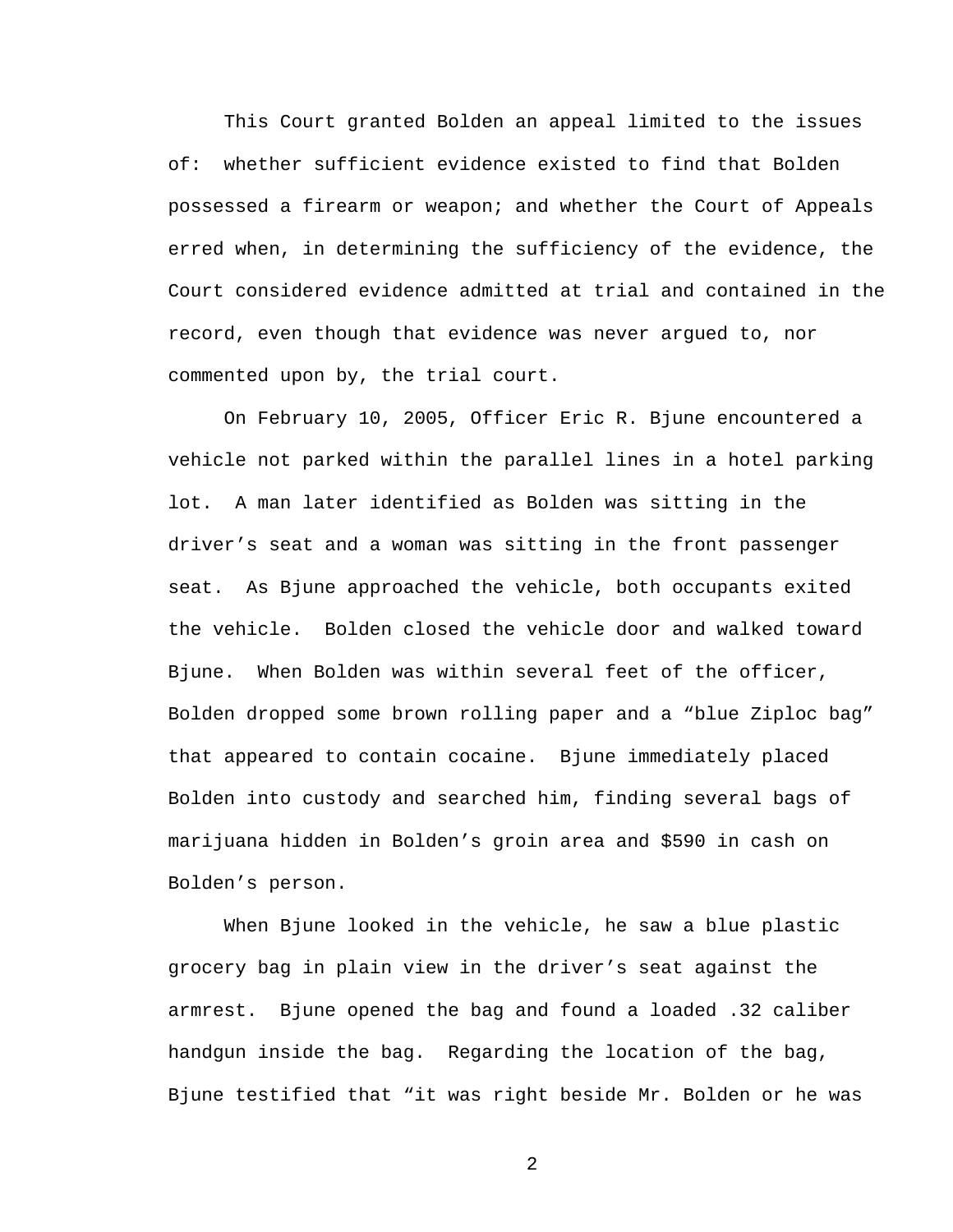sitting on it." Officer Bjune admitted that he could not determine that a firearm was in the blue bag until he "picked up the bag and looked inside."

Bjune also found an open knapsack in the vehicle. It contained a box of sandwich baggies and additional small bags consistent with the one containing the cocaine that Bolden had dropped. Additionally, the knapsack contained marijuana and a digital scale. Bjune testified that he did not know how long Bolden was in the vehicle prior to Bjune's arrival. Detective Christopher Hake, an expert in narcotics manufacturing, distribution, and packaging, testified that the narcotics possessed by Bolden were inconsistent with personal use. Hake based his opinion upon the combined findings of: the packaging of the narcotics, the presence of additional packaging materials in the vehicle, the \$590 in cash seized from Bolden's person, the scales, and the firearm with ammunition found in the vehicle. Hake testified that a drug dealer would carry a firearm "so he can protect his interests – his cocaine, his money."

 Bolden challenges the sufficiency of the evidence to prove beyond a reasonable doubt that he possessed the firearm in question. He also contends that an appellate court determining the sufficiency of the evidence may not consider evidence admitted at trial, but not mentioned by the Commonwealth in its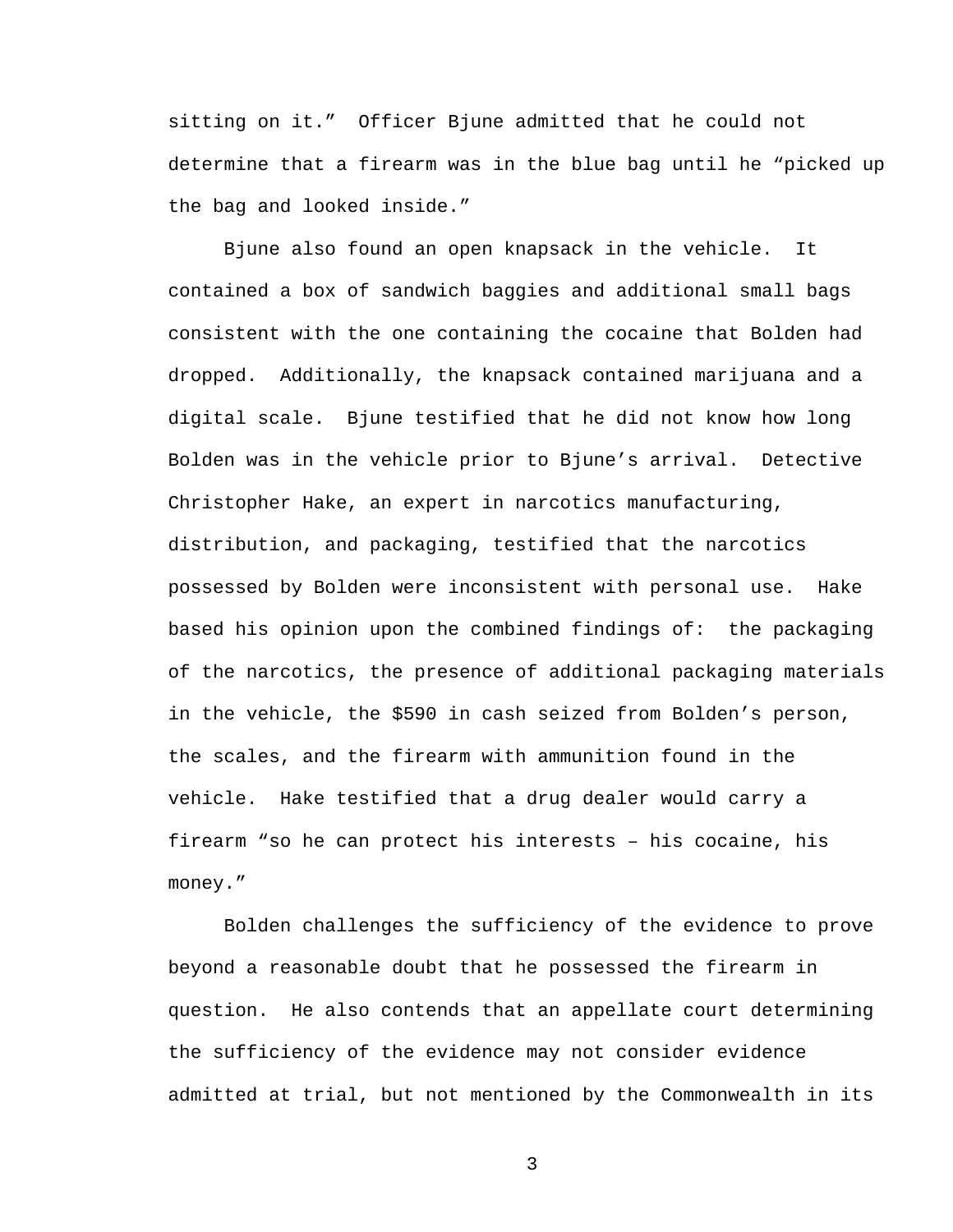trial arguments or by the trial court in its ruling. Specifically, Bolden asserts that the Commonwealth's theory of constructive possession argued at trial did not mention the connection between drug distribution and possession of a firearm, and the trial court did not comment on any such connection in its ruling.

 When a defendant challenges on appeal the sufficiency of the evidence to sustain his conviction, the appellate court has a duty to examine all the evidence that tends to support the conviction. Coles v. Commonwealth, 270 Va. 585, 587, 621 S.E.2d 109, 110 (2005); Commonwealth v. Presley, 256 Va. 465, 466, 507 S.E.2d 72, 72 (1998); Commonwealth v. Jenkins, 255 Va. 516, 520, 499 S.E.2d 263, 265 (1998). Contrary to Bolden's assertion, this examination is not limited to the evidence mentioned by a party in trial argument or by the trial court in its ruling. In determining whether there is evidence to sustain a conviction, an appellate court must consider all the evidence admitted at trial that is contained in the record. The defendant's assignment of error based upon the Court of Appeals considering evidence admitted at trial, but not mentioned by a party in trial argument or by the trial court in its ruling, is without merit.

 Under well-settled principles of appellate review, we consider the evidence presented at trial in the light most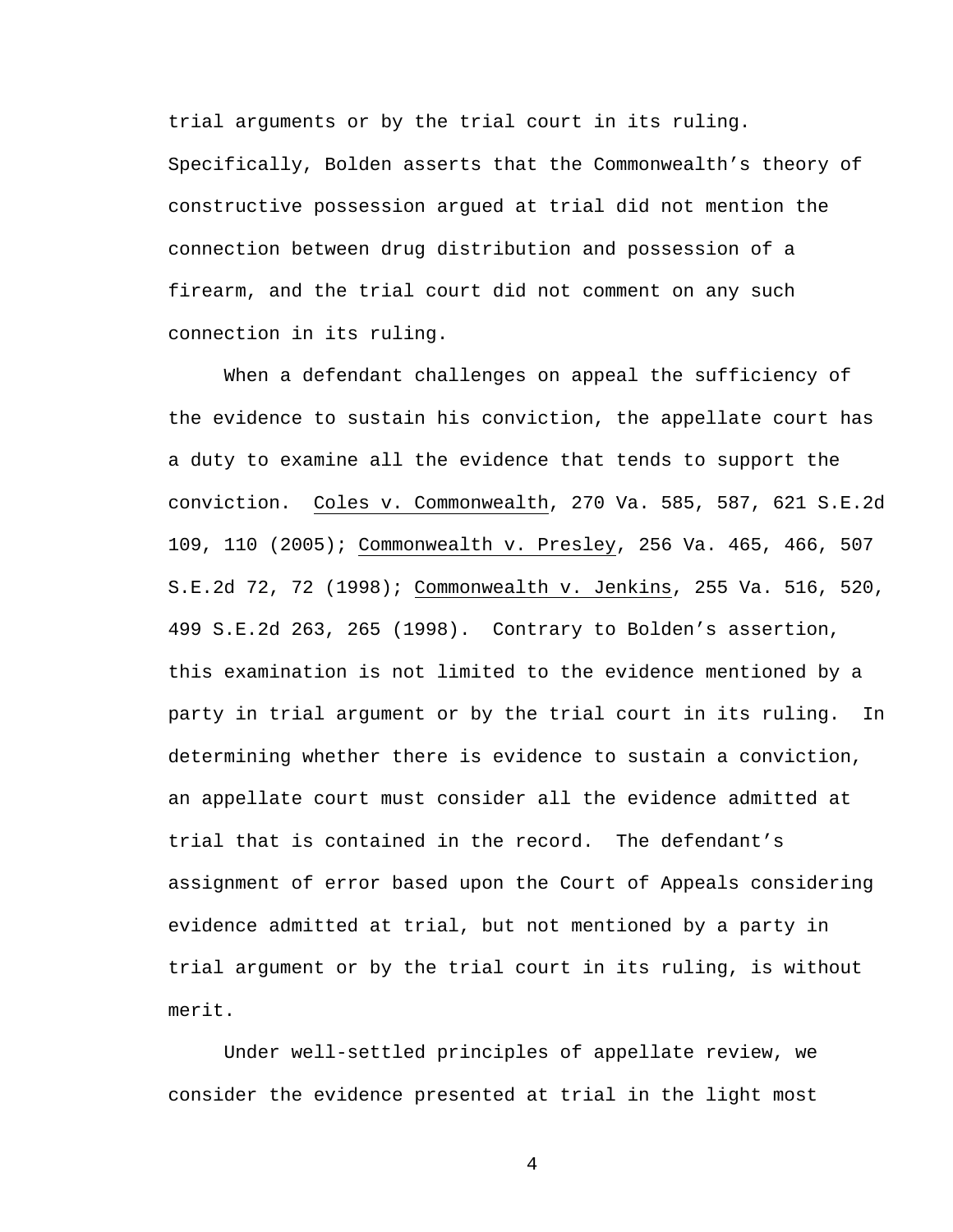favorable to the Commonwealth, the prevailing party below. Baldwin v. Commonwealth, 274 Va. 276, 278, 645 S.E.2d 433, 433 (2007); Robinson v. Commonwealth, 273 Va. 26, 30, 639 S.E.2d 217, 219 (2007). "We also accord the Commonwealth the benefit of all inferences fairly deducible from the evidence." Riner v. Commonwealth, 268 Va. 296, 303, 601 S.E.2d 555, 558 (2004). When reviewing the sufficiency of the evidence to support a conviction, the Court will affirm the judgment unless the judgment is plainly wrong or without evidence to support it. Coles, 270 Va. at 587, 621 S.E.2d at 110; Burns v. Commonwealth, 261 Va. 307, 337, 541 S.E.2d 872, 892 (2001).

 A conviction for the unlawful possession of a firearm can be supported exclusively by evidence of constructive possession; evidence of actual possession is not necessary. Rawls v. Commonwealth, 272 Va. 334, 349, 634 S.E.2d 697, 705 (2006); Walton v. Commonwealth, 255 Va. 422, 426, 497 S.E.2d 869, 872 (1998). To establish constructive possession of the firearm by a defendant, "the Commonwealth must present evidence of acts, statements, or conduct by the defendant or other facts and circumstances proving that the defendant was aware of the presence and character of the firearm and that the firearm was subject to his dominion and control." Rawls, 272 Va. at 349, 634 S.E.2d at 705; accord Walton, 255 Va. at 426, 497 S.E.2d at 872; Drew v. Commonwealth, 230 Va. 471, 473, 338 S.E.2d 844, 845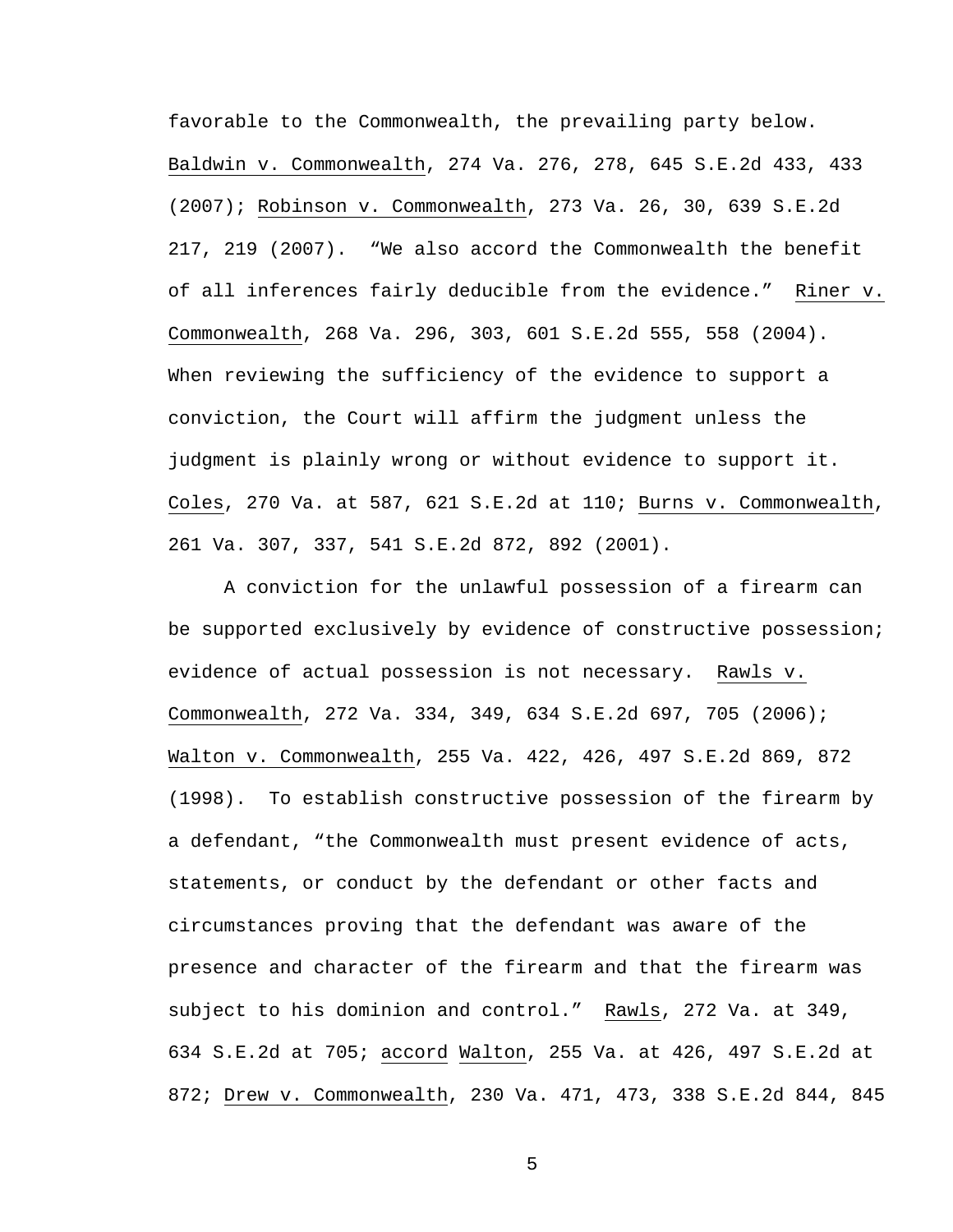(1986); Powers v. Commonwealth, 227 Va. 474, 476, 316 S.E.2d 739, 740 (1984); Andrews v. Commonwealth, 216 Va. 179, 182, 217 S.E.2d 812, 814 (1975). While the Commonwealth does not meet its burden of proof simply by showing the defendant's proximity to the firearm, it is a circumstance probative of possession and may be considered as a factor in determining whether the defendant possessed the firearm. Rawls, 272 Va. at 350, 634 S.E.2d at 705; Walton, 255 Va. at 426, 497 S.E.2d at 872; Lane v. Commonwealth, 223 Va. 713, 716, 292 S.E.2d 358, 360 (1982).

 There is evidence to support a finding that Bolden was aware of the presence and character of the firearm and it was within his dominion and control. Bolden exited the vehicle along with the only other passenger, and Bolden attempted to contact the officer before the officer could get to the vehicle. The bag containing the gun was open and obvious to someone looking in the vehicle, and it was located in immediate proximity to where Bolden had been sitting. Additionally, Bolden possessed illegal drugs with the intent to distribute them, and an expert witness testified at trial as to the link between the distribution of drugs and the possession of a firearm.